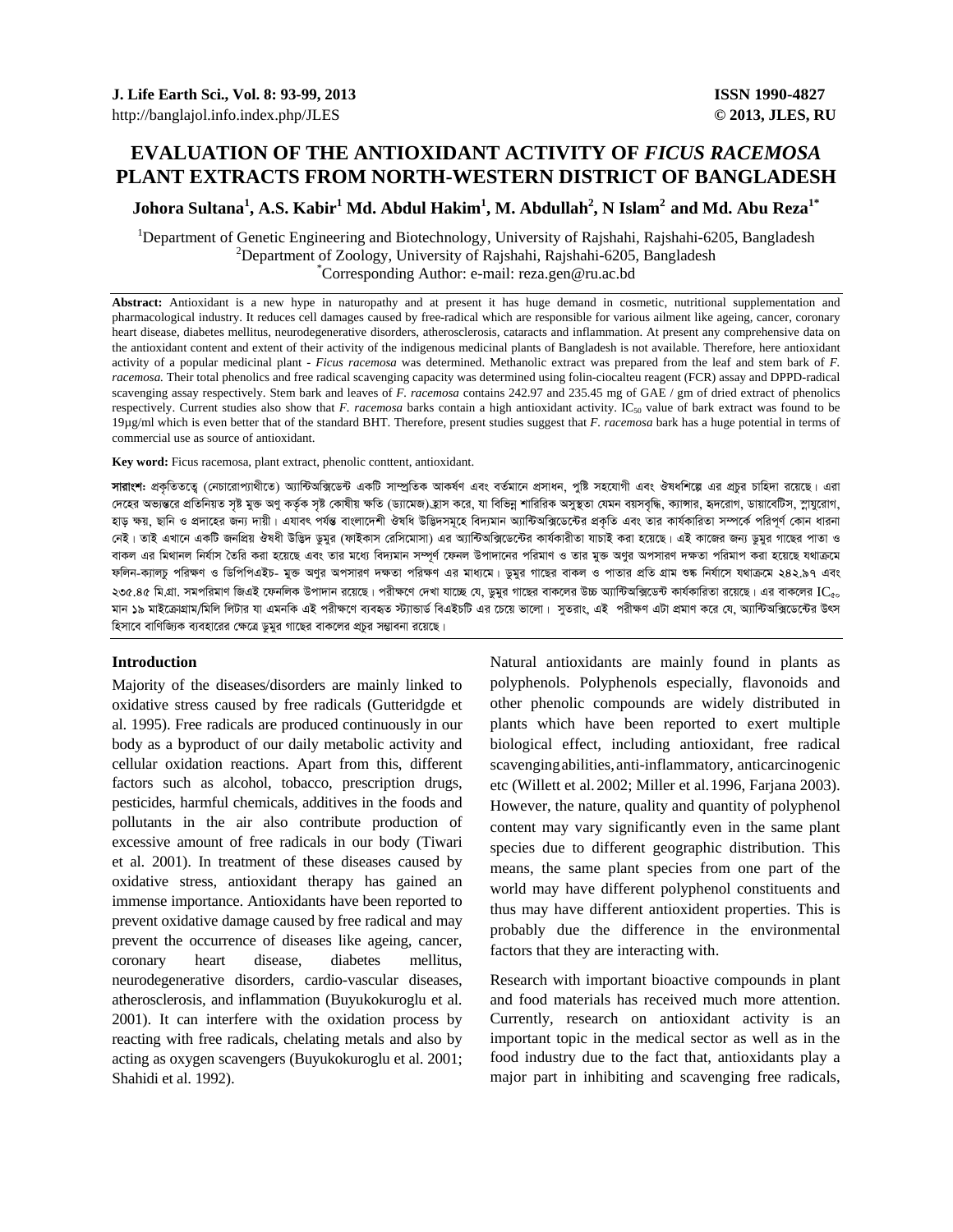thus providing protection to human against infections and degenerative diseases. In addition it is a proved fact now that antioxidants are the key for fighting ageing. Recently research is now directed towards natural antioxidants originated from plants due to safe therapeutics. Therefore, antioxidants with free radical scavenging activities may have great relevance in the prevention and therapeutics of diseases in which oxidants or free radicals are implicated (Soares et al. 1997). In the current market several synthetic antioxidant are present. These synthetic anti-oxidants, such as propyl gallate, butylated hydroxyanisole (BHA), butylated hydroxytoluene (BHT) and tertiary butylhydroquinone has been widely used industrially to control lipid oxidation in foods. However, the use of these synthetic antioxidants has been questioned due to their potential health risks and toxicity (Kahl and Kappus 1993). The search for antioxidants from natural source has received much attention and efforts have been put into identify compounds that can act as suitable antioxidants to replace synthetic ones. At present time we do not have enough data on the antioxidant content and extent of their activity of the indigenous medicinal plant of Bangladesh, although antioxidants have a huge potential in industrial and pharmacological application. Ageing, cancer, coronary heart disease, diabetes mellitus, neurodegenerative disorders, cardio-vascular diseases, atherosclerosis, and inflammation are closely related with the deficiency of antioxidant.

*Ficus* constituted one of the largest genera of medicinal plants primarily prevailing in subtropical and tropical regions throughout the world and used for a vast range of various ailments. Different parts of the plant like bark, leaves, tender shoots, fruits, seeds, and latex are known to have medicinal importance. A number of works have already been carried out to evaluate the antioxidant property of *F. racemosa*. However, comprehensive studies on *F. racemosa* from northern part of Bangladesh are yet to be done. Therefore, here we have evaluated the potency of the antioxidant content from the methanolic extract of leaf and bark sample of *F. racemosa* from Rajshahi district of Bangladesh. Rajshahi district is situated at the northwestern part of Bangladesh and has an extreme semiarid climate. Current study will help us to understand and compare the variation in antioxidant content and property of this plant from other parts of the world which have a different climatic condition.

### **Materials and Methods**

### **Chemicals**

2, 2-Diphenyl-2-picryl hydrazyl (DPPH), Folinciocalteu reagent (FCR) was obtained from Sigma– Aldrich (St. Louis, USA.) Butylated hydroxy toluene (BHT), methanol was purchased from Merck (Germany) and gallic acid was procured from Wako pure chemicals Ltd., Japan. All other chemicals used in the current paper were of analytical grade.

### **Collection of samples and preparation of extracts**

Leaves (FL) and stem barks (FB) of *Ficus racemosa* plant were collected from different places of Rajshahi in May, 2011. Upon arrival at the laboratory, samples were washed thoroughly under running tap water and then dried at 45°C for 48 h (Mohd Zin et al. 2002). The dried samples were stored in sealed polyethylene bags with silica gel. Dried leaf and bark samples were ground into coarse powder using a grinding machine. 100 gm of powdered plant materials (Leaves and stem barks) were taken in 1L conical flasks and allowed for soaking in 500 ml of methanol for each sample. The conical flasks with its contents were then sealed and kept on orbital shaker for continuous shaking at 150 rpm for 2 days. Sonication was also performed with the help of an Ultrasound Bath for breaking the cell walls completely. Followed by sonication the conical flasks were kept again on orbital shaker for 1 day. The mixtures were then filtered through Whatman No.1 filter paper and solvents were completely evaporated using a rotary evaporator under controlled temperature  $(45^{\circ}C)$ .

### **Antioxidant activity test**

#### *Total phenolic content determination*

Total phenolic content of methanolic extracts of different parts, including FL (*F. racemosa* leaf), FB (*F. racemosa* bark) were determined by the method reported by Chang et al. 2002; involving folin-ciocalteu reagent (FCR) as oxidizing agent and gallic (GA) acid as standard. The results were expressed as mg of GAE/gm of dried extractives.

### *DPPH (1, 1-diphenyl-2-picrylhydrazyl) free radical scavenging assay*

The free radical scavenging capacity of the extracts was determined using DPPH (Choi et al, 2000; Desmarchelier et al. 1997). DPPH solution (0.004% w/v) was prepared in 95% methanol. 1.0 ml of methanol solution of different extracts and standard at different concentrations (25 µg/ml, 50 µg/ml, 100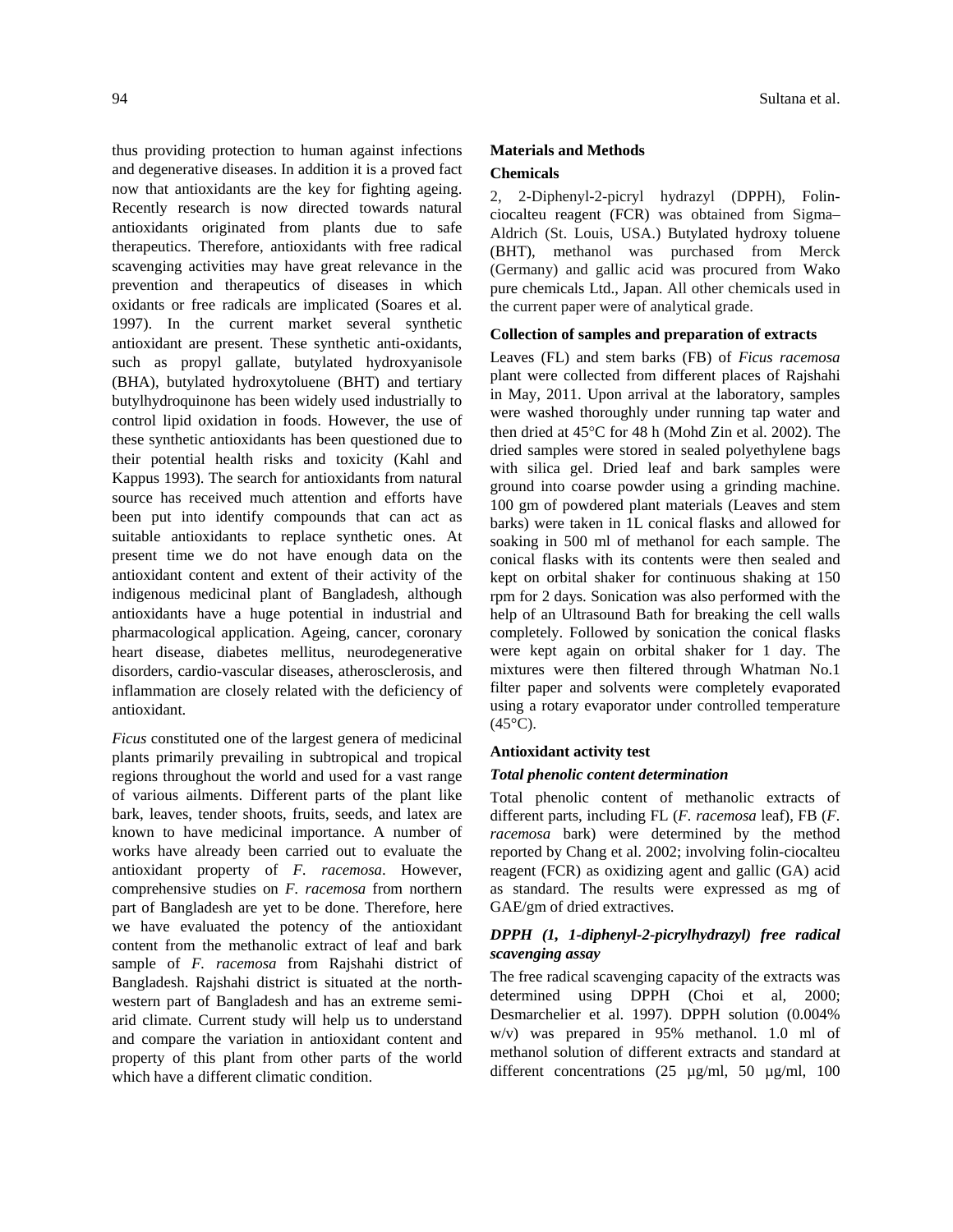µg/ml, 150 µg/ml and 200 µg/ml) were taken in test tubes. 1.5 ml of methanol solution of DPPH was added into each of the test tubes. The test tubes were then incubated at RT (room temperature) for 30 minutes in dark place to complete the reaction. Then the absorbance of the solutions were measured at 519 nm using a spectrophotometer against blank. BHT was used as a reference standard and dissolve in distilled water to make the stock solution with the same concentration. A typical blank solution contained all reagents except plant extract or standard solution also taken as control.

The percentage (%) inhibition activity was calculated from the following equation

% **I** =  ${(A_0 - A_1)/A_0}$  **X** 100 Where,  $A_0$  is the absorbance of the control, and

 $A_1$  is the absorbance of the extract/standard.

Then % inhibitions were plotted against concentration, and IC50 was calculated from the graph (Viturro *et al*. 1999).

### **Evaluation of Repellent Activity of** *F. racemosa* **extracts**

To check whether *F. racemosa* has any insectidal activity, repellent activity test against the stored grain pest *Tribolium castaneum* was carried out. The repellency test used was adopted from the method of McDonald et al. (1970) with some modifications by Talukder & Howse (1994). Half filter paper discs (Whatman No. 40, diameter 90 cm) were prepared and selected doses of all the methanol extract separately applied onto each of the half-disc and allowed to dry out by exposed in the air for 10 minutes. Each treated half-disc was then attached lengthwise, edge-to-edge, to a control half-disc with adhesive tape and placed in a Petri dish (diameter 90 cm). Ten adult insects were released in the middle of each filter-paper circle. Each concentration was tested five times. Insects that settled on each half of the filter paper disc were counted after 1h and then at hourly intervals for 5h. The average of the counts was converted to percentage repellency (*PR*) using the formula (Talukder and Howse 1995):  $PR = 2(C - 50),$ 

Where, C is the percentage of insects on the untreated half of the disc. Positive values expressed repellency and negative values for attractant activity. The values in the recorded data were then calculated for percent repellency.

## **Evaluation of** *In vitro* **Antibacterial Activity of** *F. racemosa* **extract**

Five (5) mg of each extracts of *F. racemosa* were added carefully to 5 ml of de-ionized water and dissolved by vortexing the tube. The stock extract solution was prepared as 1µg /µl. The stock of *Bacillus subtilis* and *Enterobacter sp.* strains were taken out of -20° and revived in LB medium. Culture was incubated at 37°C for overnight. These suspensions were used as inoculum**.** Disk diffusion method was used in the current experiment to evaluate the antibacterial activity of FL, FB extracts. The discs (6mm diameters) were made by punching the Whatman No. 1 filter paper with the help of punch machine. These discs were taken into the screw capped tube and sterilized in an autoclave machine at 121°C for 20 minutes to ensure sterilization. The paper discs were soaked with different concentrations (50µg, 100µg, 150µg and 200µg) of each extract with the help of micropipette and keep them at laminar air flow hood for dryness (5-10 minutes). For standard the disc papers were prepared in a similar way using 30µg of Chloramphenical. The disks containing sample as well as the standard were introduced on the upper layer of the seeded agar plate by sterile forceps. After that the plates were incubated overnight at 37°C and diameter of zone of inhibition (cleared area around the disk) was measured.

### **Results**

#### *Determination of Total Phenolics*

The total phenolic content of methanolic extracts of different parts of *F. racemosa* was determined according to the method reported by Singleton et al.1999 using folin-ciocalteu reagent (FCR) as oxidizing agent and gallic (GA) acid as standard. Absorbance was measured at 750 nm wavelength after 20 minute of incubation at room temperature. Both leaves and stem bark methanolic extracts showed similar result in terms of total phenolic content. Among the two samples the highest phenolic content was found in *F. racemosa* stem bark which were 242.97 mg of GAE / gm of dried extract followed by leaves which were 235.45 mg of GAE / gm of dried extract at concentration of 200 µg/ml (Fig.1). So, it is obvious that stem bark of *F. racemosa* possessed slightly higher phenolic content than that of leaves. Result of the total phenolic content determination are tabulated in table 1 and depicted in figure 1.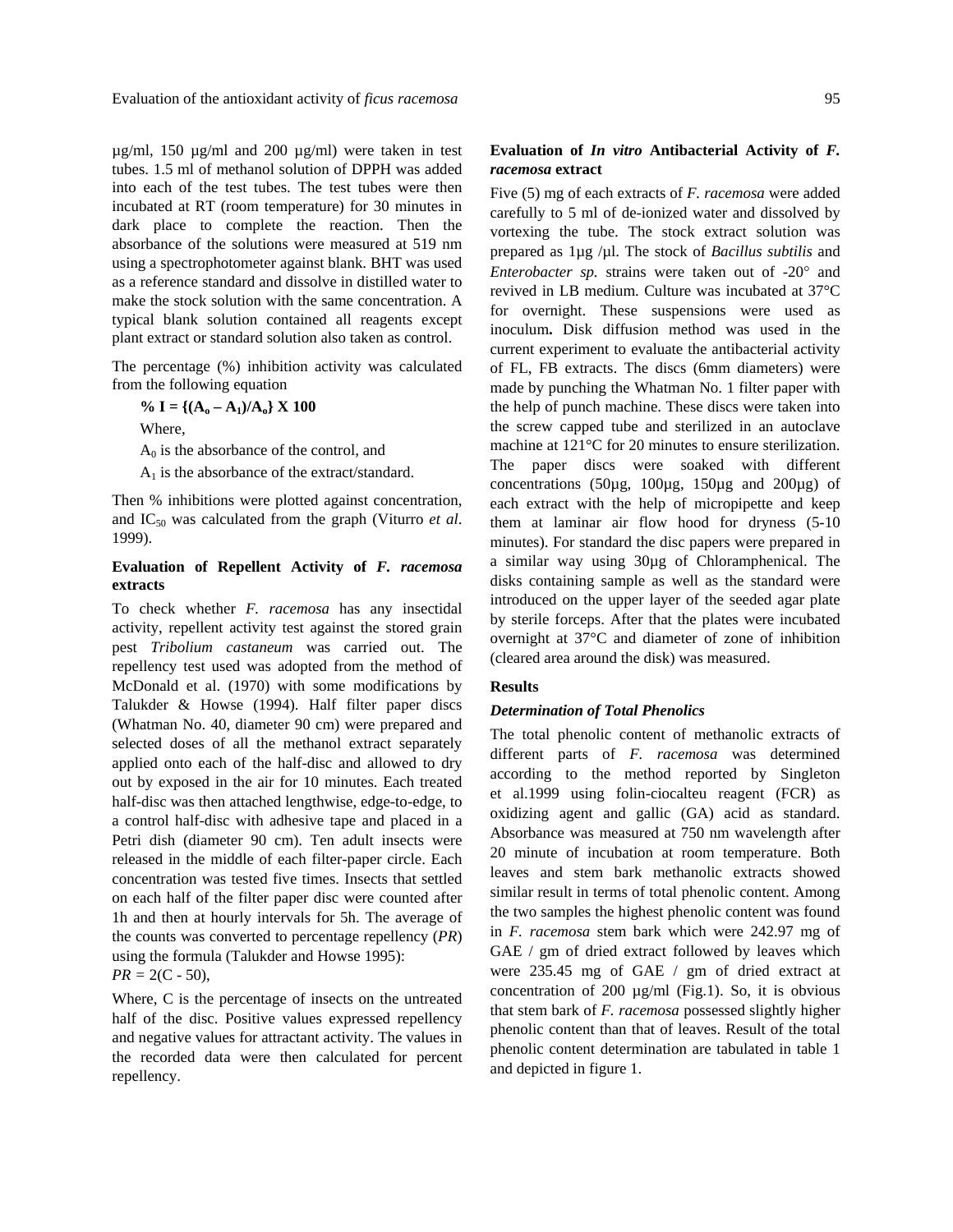| Table 1 Determination of Total Phenolics. Absorbance of GA (standard) at different concentrations and absorbance of FL and |
|----------------------------------------------------------------------------------------------------------------------------|
| FB extracts at 200 µg/ml after treatment with Folin-Ciocalteu reagent. Absorbance of each sample was taken in              |
| triplicated indicated as a, b and c.                                                                                       |

|                |              |       | Absorbance |       |                       | GAE/gm of dried |
|----------------|--------------|-------|------------|-------|-----------------------|-----------------|
| <b>Samples</b> | Conc.        | A     | <b>b</b>   |       | Absorbance Mean $\pm$ | extract         |
|                | $(\mu g/ml)$ |       |            |       | <b>STD</b>            |                 |
|                | 10           | 0.106 | 0.112      | 0.121 | $0.113 \pm 0.006$     |                 |
|                | 20           | 0.303 | 0.309      | 0.31  | $0.307 + 0.003$       |                 |
| Gallic Acid    | 40           | 0.538 | 0.541      | 0.544 | $0.541 \pm 0.002$     |                 |
|                | 80           | 1.101 | 1.013      | 1.012 | $1.042 + 0.041$       |                 |
|                | 160          | 1.987 | 2.012      | 1.995 | $1.998 \pm 0.010$     |                 |
|                | 320          | 3.845 | 3.621      | 3.813 | $3.759 \pm 0.098$     |                 |
| FL.            | 200          | 0.785 | 0.886      | 0.987 | $0.886 + 0.101$       | 235.45          |
| FB             | 200          | 1.162 | 1.194      | 1.226 | $1.194 \pm 0.032$     | 242.97          |



Fig. 1 Determination of total phenolics of *F. racemosa* leaf and bark methanolic extracts. A) standard carve of galic acid and B) bar diagram showing the comparison between FL and FB samples

### *DPPH (1, 1-diphenyl-2-picrylhydrazyl) Radical Scavenging Assay*

The 1, 1-diphenyl-2-picrylhydrazyl radical (DPPH) has been widely used to evaluate the free radical scavenging capacity of antioxidants. DPPH free radical is reduced to the corresponding hydrazine when it reacts with hydrogen donors. DPPH can make stable free radicals in aqueous or methanol solution. With this method, it is possible to determine the antiradical power



Fig. 2 IC<sub>50</sub> ( $\mu$ g/ml) values of methanolic extractives of FB, along with BHT as standard for DPPH radical scavenging activity.  $IC_{50}$  value is shown using red dotted line and indicated with arrow.



Fig. 3 Photograph showing the antibacterial activity of *Ficus racemosa* stem bark (FB) extract against the strain of **(A)** *Bacillas subtilis* and **(B)** *Enterobacter sp*. respectively.

of an antioxidant activity by measurement of the decrease in the absorbance of DPPH at 519 nm. Resulting from a color change from purple to yellow, the absorbance decreased when the DPPH was scavenged by an antioxidant, through donation of hydrogen to form a stable DPPH molecule. In the radical form, this molecule had an absorbance at 519 nm which disappeared after acceptance of an electron or hydrogen radical from an antioxidant compound to become a stable diamagnetic molecule. 1.0 ml of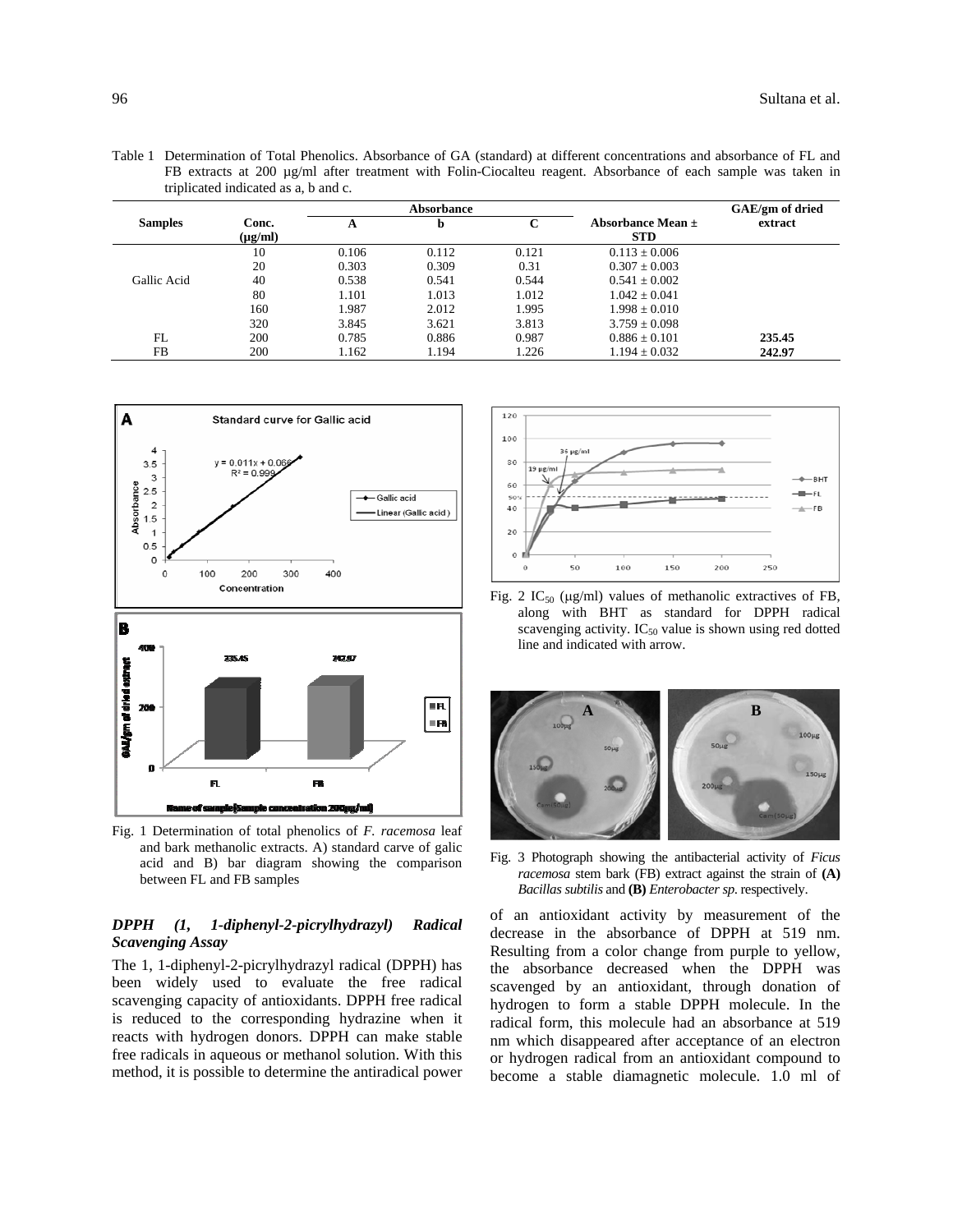methanolic extract solution of *F. racemosa* leaf and bark sample was taken for the experiment. Decolorization of DPPH by the effect of the extracts were measured at 517 nm. The results of DPPH radical scavenging assays of butylated hydroxytoluene (BHT) (standard) and plant extracts are tabulated in table 2. Figure 2 showed free radical scavenging activity of the two extractives used in the current paper. At a concentration of 200 µg /ml,the scavenging activity of the *F. racemosa* leaves and bark extracts were found to be 48.54701% and 73.46154% respectively, while at the same concentration, the activity of BHT was 96.35%. Thus, *F. racemosa* stem bark exhibited significant free radical scavenging activity (Figure 2A). The  $IC_{50}$  of stem bark of *F. racemosa* was 19 µg/ml.

Table 2 DPPH free radical scavenging activity of methanolic extracts of standard BHT and FL and FB at various concentrations. Absorbance of each sample was taken in triplicated indicated as a, b and c.

| Name of        | Conc.      |       | % of Scavenging |              | Mean % of scavenging $\pm$ | $IC_{50}$    |
|----------------|------------|-------|-----------------|--------------|----------------------------|--------------|
| <b>Samples</b> | $\mu$ g/ml | a     | b               | $\mathbf{C}$ | <b>STD</b>                 | $(\mu g/ml)$ |
|                | 25         | 36.46 | 36.42           | 36.47        | $36.45 \pm 0.026$          |              |
|                | 50         | 63.69 | 63.72           | 63.63        | $63.68 \pm 0.045$          |              |
| <b>BHT</b>     | 100        | 88.51 | 88.47           | 88.53        | $88.50 \pm 0.030$          | 36           |
|                | 150        | 95.81 | 95.84           | 95.83        | $95.83 \pm 0.015$          |              |
|                | 200        | 96.35 | 96.32           | 96.37        | $96.35 \pm 0.025$          |              |
|                | 25         | 40.41 | 39.98           | 39.48        | $39.96 \pm 0.465$          |              |
|                | 50         | 41.32 | 41.05           | 39.42        | $40.60 + 1.028$            |              |
| FL             | 100        | 44.11 | 43.58           | 43.21        | $43.63 \pm 0.452$          |              |
|                | 150        | 49.23 | 47.51           | 44.79        | $47.18 \pm 2.239$          |              |
|                | 200        | 50.42 | 49.73           | 45.49        | $48.55 \pm 2.670$          |              |
|                | 25         | 62.83 | 60.61           | 59.12        | $60.85 \pm 1.867$          |              |
|                | 50         | 72.23 | 68.59           | 67.13        | $69.32 \pm 2.627$          |              |
| <b>FB</b>      | 100        | 75.36 | 71.23           | 67.12        | $71.24 \pm 4.120$          | 19           |
|                | 150        | 74.34 | 72.91           | 71.47        | $72.91 \pm 1.435$          |              |
|                | 200        | 74.94 | 73.42           | 72.03        | $73.46 \pm 1.455$          |              |

Table 3 Antimicrobial activity of FL and FB at various concentrations.

|               | Sample concentration/dose | Inhibition zone after 24 hour | Inhibition zone by       |              |
|---------------|---------------------------|-------------------------------|--------------------------|--------------|
| <b>Sample</b> | $(\mu g)$                 | (mm)                          | Chloramphenicol at 30 µg |              |
|               |                           | <b>Bacillus</b> subtilis      | Enterobacter sp.         | $conc.$ (mm) |
|               | 50                        |                               | -                        |              |
| FB            | 100                       | 8.0                           |                          |              |
|               | 150                       | 13                            |                          | 30           |
|               | 200                       | 15                            |                          |              |
| FL            | 50                        |                               |                          |              |
|               | 100                       |                               |                          |              |
|               | 150                       |                               |                          |              |
|               | 200                       | $\overline{\phantom{a}}$      |                          |              |

### **Repellant activity**

Both the leaf and stem bark extracts of *F. racemosa* were tested against *T. castaneum* adults for their repellent activity. However, either of the extracts did not show any significant repellency against the adult beetles.

### **Estimation of** *In vitro* **Antibacterial Activity of** *F. racemosa*

Antimicrobial activity test of FL and FB was done against two bacterial species: *Bacillus subtilis* and *Enterobacter sp.* in different concentrations. As control, 30 mg/ml chloramphenicol was used. However, not much activity was found in any of the FL and FB samples compared to control (table 3 and figure 3). Only high concentration of FB extract showed moderate antimicrobial activity (15mm clearing zone)

against *Enterobacter sp.* FL did not show any antimicrobial activity.

### **Discussion**

Antioxidants works as natural healer in repairing oxidative cell damages and thus prevents a lot of physical ailment (Aruoma 1987). A great number of aromatic, medicinal, spices, vegetable, fruits and other plants contain chemical compounds exhibiting antioxidant properties (Cotelle et al. 1996). Various workers also reported high antioxidant activities of different plant extracts using different assaying methods. Chu et al. (2000) reported strong DPPH free radical scavenging activity and ferric ions reducing power in sweet potato leaves. Betel leaves had been reported to be more potent than BHT (Lean and Mohamed 1999) which is similar to our result. Peng et al. (2003) identified 10 flavonoid compounds and Yagi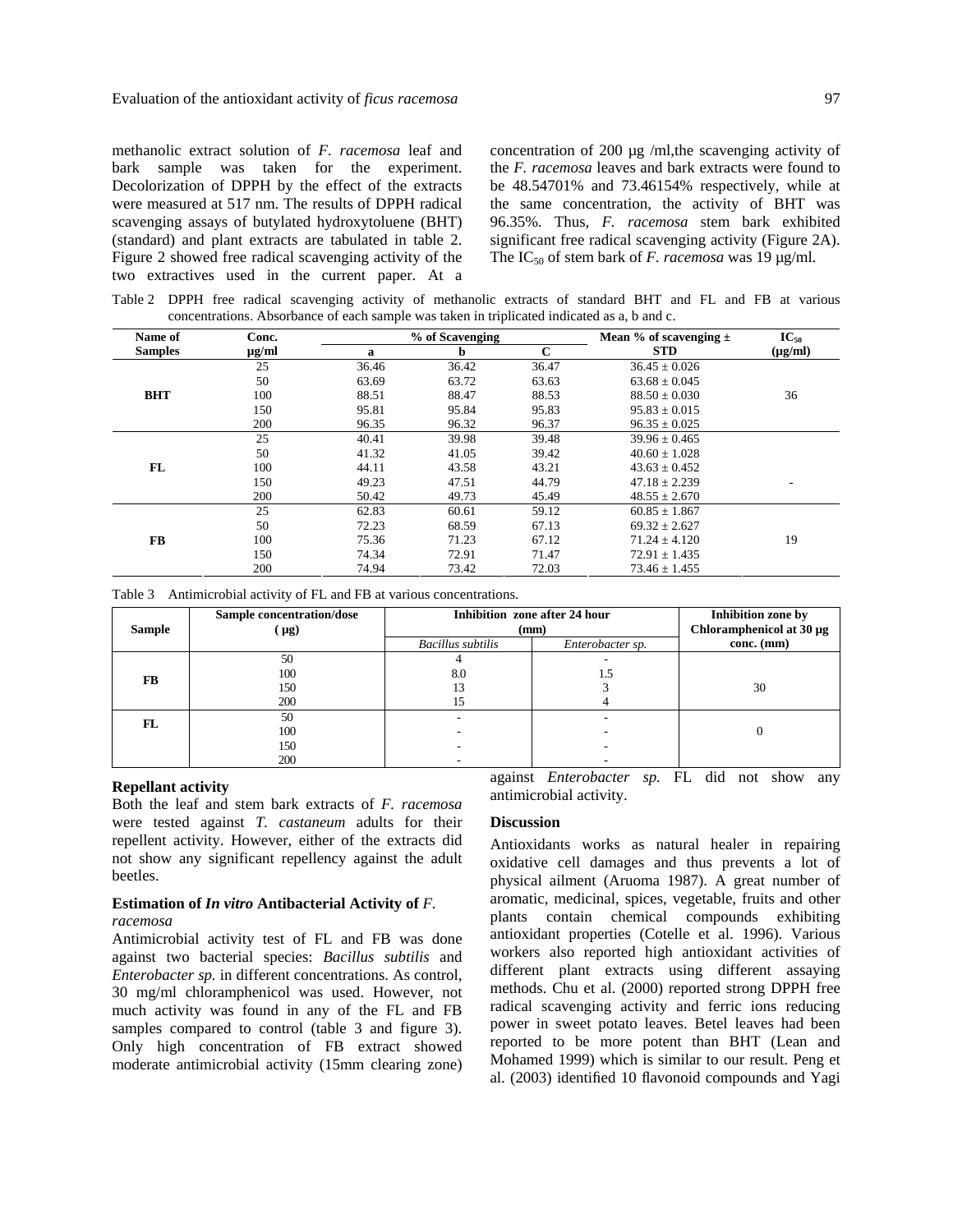et al. (1994) found three hydrophilic sulfatedflavonoids in laksa leaves which exhibited potent antioxidant properties. Betalains responsible for the intense red color of red amaranthus were also powerful scavengers of the DPPH free radical and some of them were found to be stronger than rutin, catechin and ascorbic acid (Cai et al. 2003). Miean and Mohamed (2001) reported high total flavonoid content in spring onion leaves.

Bangladesh is rich in flora and fauna with its own unique climatic conditions. However, still such rich resources of our country need to be extensively worked on. At present no clear data is available on the antioxidant content and extent of their activity of the indigenous medicinal plant of Bangladesh, although antioxidants have a huge potential in industrial and pharmacological application. *Ficus* is a well known medicinal plant of this subcontinent with many profound medicinal values. Therefore, the current project was taken to evaluate the potency of antioxidant from this indigenous plant of north-western part of Bangladesh. Results of the current studies show that leave and stem bark of *F. racemosa* contains high level of antioxident activity. Although, a number of works have been carried out on antioxidant properties from different plant part (especially fruits) of *F. racemosa* from Bangladesh (Jahan et al. 2009; Hamid et al. 2011; Sirisha et al. 2010) but data from the methanolic leaf and bark extract is scantly. Results indicat that both leaf and bark extract of *F. racemosa* contain nearly equivalent amount of polyphenol content (235.45 and 242.97 GAE/gm of dried extract respectively). However, bark extract shows significantly higher free radical scavenging activity compared to the leaf extract.  $IC_{50}$  value of bark extract was found to be 19 $\mu$ g/ml. However, the leaves did not show  $IC_{50}$  from the concentration of 25-200 µg/ml. This indicates that *Ficus* leave extractives may require more than  $200\mu$ g/ml extract for showing IC<sub>50</sub>. So, it is clear that *F*. *racemosa* bark sample had higher scavenging activity even that of the standard BHT which is a significant in terms of commercial use of *F. racemosa* bark as source of antioxidant.

### C**onclusion**

Currently, any antioxidant containing drugs and cosmetics is not manufactured in our country although we have affluent and diversified flora resources with very rich history of their medicinal use in 'Aiurveda'. Antioxidant can be used to produce medicines and cosmetics so that, the drug and cosmetic industries in our county can have their own herb based formulation. The measurement of the antioxidant capacity of selected plants is important to quantify the intake of natural antioxidants in a dietary supplement. Additionally, these studies will help in the selection of natural source of antioxidant and in the use of health relevant food industry. Its constituents scavenge free radicals and thus may contribute a protective effect against oxidative damage induced to cellular macromolecules. However, further studies for the isolation and identification of individual bioactive compounds and also *in vivo* studies are needed for understanding their mechanism of actions well. It is expected that, the current study will provide baseline information for the local pharmaceutical companies of Bangladesh to evaluate the possibilities of using *F. racemosa* stem bark in preparation of dietary supplements and cosmetic products.

#### **References**

- 1. Aruoma OI 1987. Free radicals, oxidative trace and antioxidants in human health and diseases. *J. Am. Oil Chemist's Soc.* **75**: 199–212.
- 2. Buyukokuroglu ME, Gulcin I, Oktay M and Kufrevioglu OI. 2001. *In vitro* antioxidant properties of dantrolene sodium. *Pharmacol. Res.* **44:** 491- 95.
- 3. Cai Y, Sun M and Corke H 2003. Antioxidant activity of betal vines from plants of the Amaranthaceae. *J. Agri. Food Chem.*  **51:** 2288–2294.
- 4. Chang C, Yang M, Wen H and Chern J 2002. Estimation of total flavonoid content in Propolis by two complementary colorimetric methods. *J. Food Drug Anal.* **10:** 178–82.
- 5. Choi HY, Jhun EJ, Lim BO, Chng IM, Kyung SH and Park DK 2000. Application of flow injection- chemilumineacence to the study of radical scavenging activity in plants. *Phytother. Res.*  **14:** 250-253.
- 6. Chu YH, Chang CL and Hsu HF 2000. Flavonoid content of several vegetables and their antioxidant activity. *J. Sci. Food and Agri.* **80:** 561–566.
- 7. Cotelle N, Bernier JL, Catteau JP, Pommery J, Wallet JC and Gaydou EM 1996. Antioxidant properties of hydroxyl flavones. *Free Radiat. Biol. Med*. **20**: 35–43.
- 8. Desmarchelier C, Repetto M, Coussio J, Liesuy S and Ciccia G 1997. Antioxidant and prooxidant activities in aqueous extracts of Argentine plants. *Int. J. Pharmacog.* **35:** 116-120.
- 9. Farjana N, Saud ZA, Rahman MH and Haque ME 2003. *In vitro* Antimicrobial Activity of the Compound Isolated from Chloroform Extract of *Moringa oleifera* Lam. *Pakistan J. Biol. Sci.* **6(22):** 1888-1890.
- 10. Gutteridgde JMC 1995. Free radicals in disease processes: A complication of cause and consequence. *Free Radic. Res. Comm*. **19:** 141- 158.
- 11. Hamid K, Sultana S, Urmi KF, Ullah MO, Zulfiker AHM and Hossain MA 2011. In vitro free radical scavenging and brine shrimp lithality bioassay of aqueous extract of *ficus racemosa* seed. *Jordan J. Biol. Sci.* **4(1):** 51-54
- 12. Jahan IA, Nahar N, Mosihuzzaman M, Begum MR, Ali L, Khan AK, Makhmur T and Choudhary MI 2009. Hypoglycaemic and antioxidant activities of *Ficus racemosa* Linn. fruits. *Nat. Prod. Res.* **23(4):** 399-408.